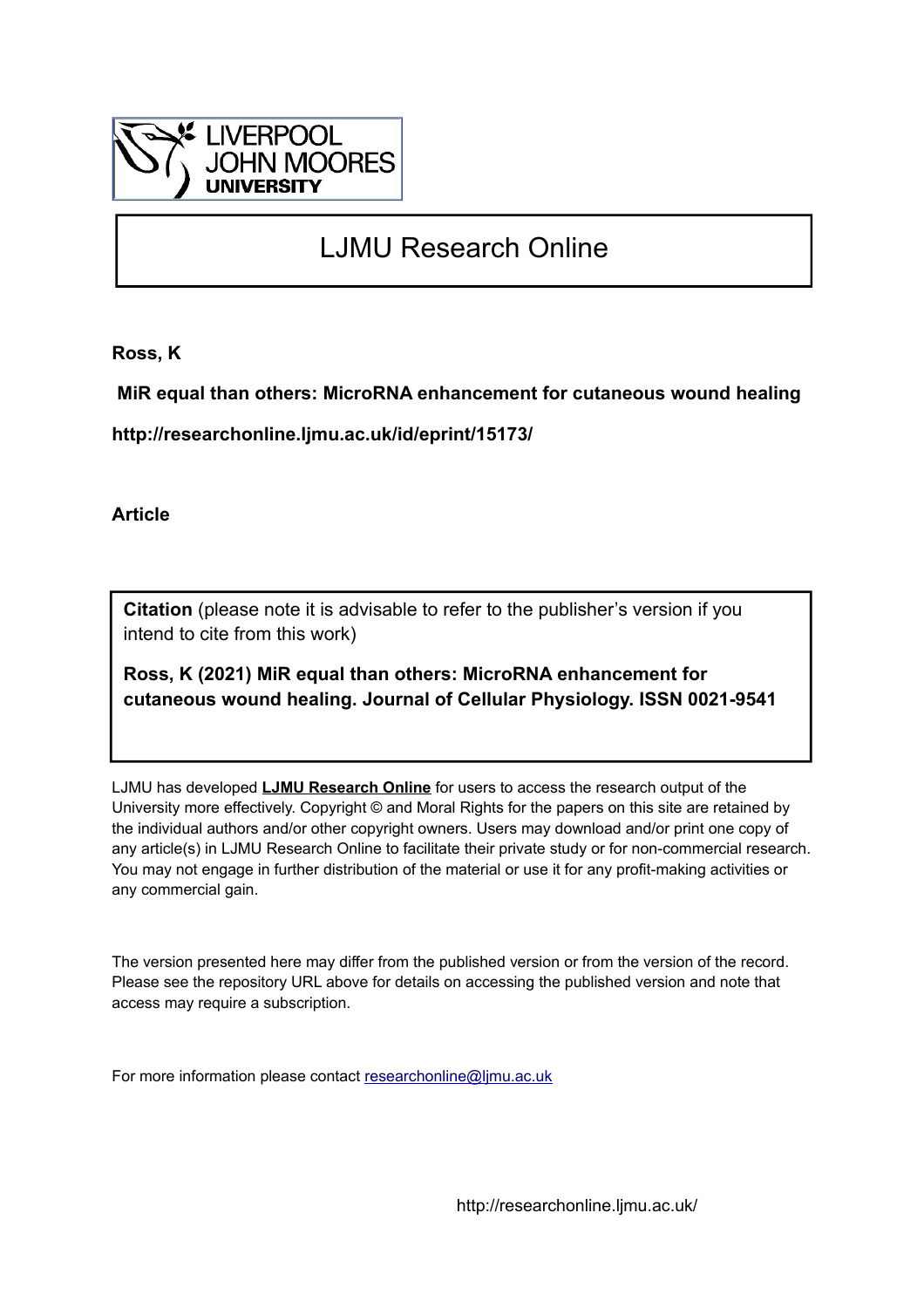REVIEW ARTICLE



# MiR equal than others: MicroRNA enhancement for cutaneous wound healing

# Kehinde Ross

School of Pharmacy and Biomolecular Science, Liverpool John Moores University, Liverpool, England, UK

#### Correspondence

Kehinde Ross, School of Pharmacy and Biomolecular Sciences, Liverpool John Moores University, Byrom Street, Liverpool, England L3 3AF, UK. Email: [o.k.ross@ljmu.ac.uk](mailto:o.k.ross@ljmu.ac.uk)

Funding information British Skin Foundation, Grant/Award Number: 7006s

## Abstract

Keratinocyte migration is vital in the re-epithelialisation of the skin during wound healing. Multiple factors conspire to impair closure of chronic wounds such as diabetic foot ulcers, venous leg ulcers and pressure wounds. Despite deep mechanistic understanding of microRNA (miRNA) biogenesis and function, the translational potential of these small genetic molecules has not been exploited to promote wound repair. In this review, I focus on miRNAs whose importance for wound healing stems from their impact on epidermal keratinocyte behaviour. These include miR‐21‐5p, miR‐31‐5p, miR‐132‐3p, miR‐19b, miR‐20a, miR‐184, miR‐129‐ 5p and miR‐335‐5p which regulate diverse aspect of keratinocyte biology such as migration, proliferation, differentiation, inflammation and wound closure. A combinatorial approach where two or more miRNA mimics targeting distinct but complementary wound healing processes is proposed as this may enhance wound repair more effectively than any single miRNA mimic alone.

## KEYWORDS

epidermis, keratinocytes, microRNA, skin, wound healing

## 1 | INTRODUCTION

Despite significant advances in understanding the multiple factors associated with chronic wounds, there remains a significant unmet need for therapeutic interventions to promote wound healing. With the ageing population and associated rise in the incidence of diabetes, pressure ulcers, venous leg ulcers and diabetic foot ulcers, the clinical and socioeconomic challenges presented by nonhealing wounds are likely to persist, exerting enormous pressure on health services in both industrialised and developing nations (Eming et al., [2014;](#page-7-0) Nunan et al., [2014;](#page-9-0) Whittam et al., [2016\)](#page-10-0). Estimates put the costs of managing wounds and associated comorbidities at £5.3 billion annually in the United Kingdom and a staggering \$25 billion in the United States (Guest et al., [2015](#page-8-0); Sen et al., [2009](#page-9-1)). Four therapies

have received been approved by the Food and Drug Administration for chronic cutaneous wounds: a bioengineered human skin equivalent, two dermal substitutes, and recombinant human platelet derived growth factor, this is despite healing rates of only 30% to 56% (Hamdan et al., [2017\)](#page-8-1). Furthermore, the number of diabetics worldwide is projected to approach 630 million by 2045, hence the need for fundamental and translational research to drive the development of wound healing and wound care products in support of multi-disciplinary care pathways (Uckay et al., [2015](#page-9-2)).

The roles of microRNAs (miRNAs) in health and disease have been researched intensively for almost two decades. These small genetic molecules are ~22 nucleotides long and generally influence cell fate by reducing gene expression through mechanisms that converge on degradation of mRNA transcripts, thus lowering the

This is an open access article under the terms of the Creative Commons Attribution License, which permits use, distribution and reproduction in any medium, provided the original work is properly cited.

© 2021 The Authors. Journal of Cellular Physiology Published by Wiley Periodicals LLC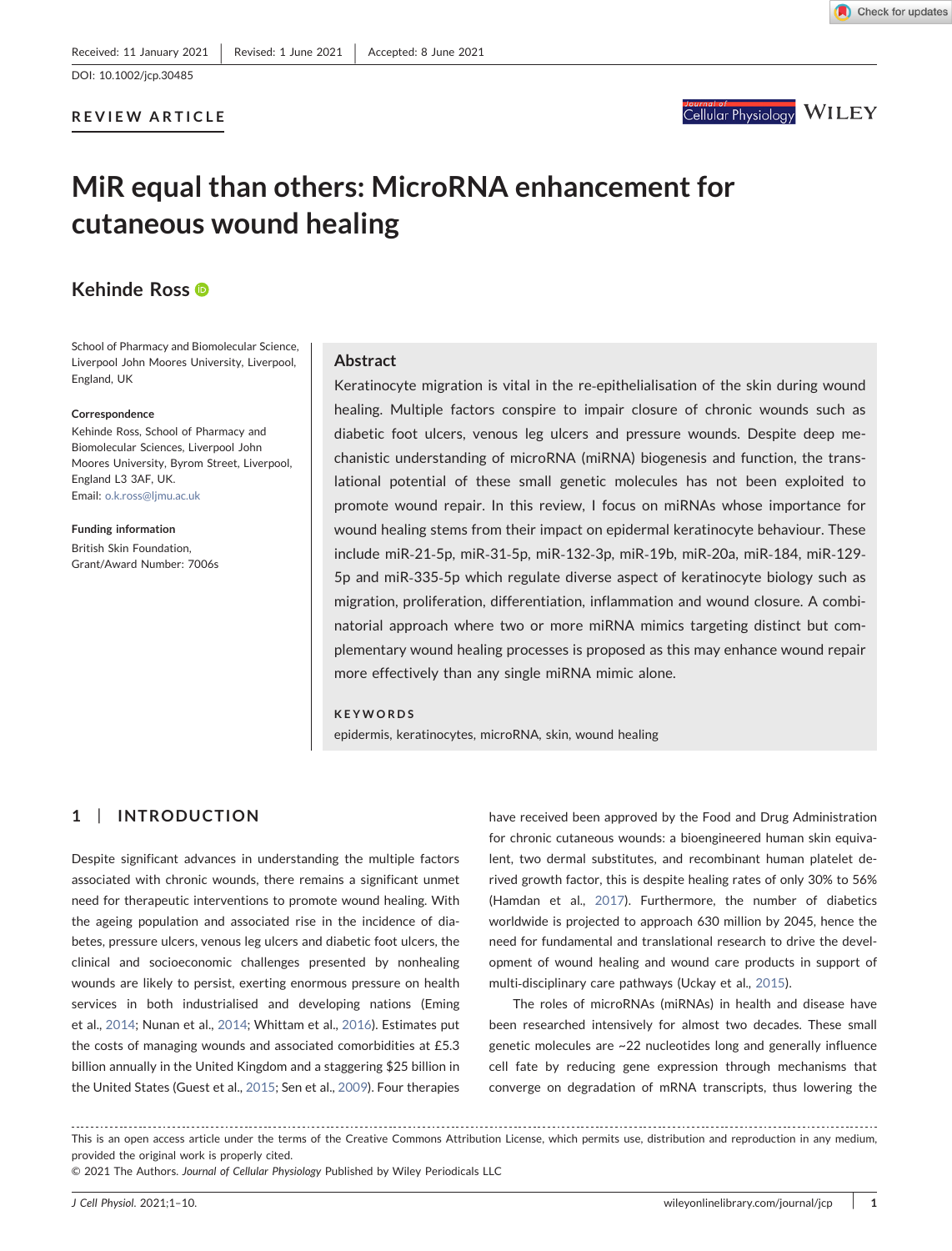<span id="page-2-0"></span>

protein output (Bartel, [2018](#page-7-1)). A given miRNA can regulate numerous mRNAs, and consequently miRNAs function as master regulators of the molecular status of the cell. As a result, miRNAs represent attractive potential therapeutic targets for complex diseases with multiple pathological features, such as chronic wounds.

As the skin is constantly exposed to potential injury, wound healing is a fundamental physiological process required to maintain the integrity of the skin after trauma. It consists of a series of successive overlapping phases spanning haemostasis, inflammatory, proliferative and remodelling phases (Baltzis et al., [2014;](#page-7-2) Gonzalez et al., [2016](#page-8-2)). These stages are driven co-ordinated activity of diverse cell types including keratinocytes, fibroblasts, endothelial cells and infiltrating immune cells, of which keratinocyte replication and migration during the proliferative phase drive the re‐formation of the epidermis to secure wound closure (Gonzalez et al., [2016](#page-8-2); Martin & Nunan, [2015\)](#page-9-3).

Recent years have seen significant growth in our understanding of miRNA function in keratinocyte migration and as candidate targets for the development of novel therapies for wound healing (Mulholland et al., [2017](#page-9-4)). In addition, long noncoding RNAs (lncRNA), which are broadly defined as >200 nucleotides, have recently been implicated in wound repair, wound and keratinocyte migrationassociated long noncoding RNA 1 (WAKMAR1) and WAKMAR2 being notable examples (Herter et al., [2019;](#page-8-3) D. Li et al., [2019](#page-8-4)). Here, I introduce mechanisms of miRNA expression and function briefly, then focus on miRNAs that have translational promise for wound repair through elevated expression, for instance through miRNA mimics that stimulate keratinocyte migration and other aspects of wound healing.

### 1.1 | MicroRNA biogenesis and function

The canonical pathway for miRNA biogenesis involves transcription from diverse genomic loci including introns, exons and intergenic regions to generate primary (pri‐miRNA) (Finnegan & Pasquinelli, [2013](#page-7-3)). Subsequent processing of the pri-miRNA transcripts into ~70 nt precursor miRNA (pre-miRNA) hairpin loop structures appears to be almost completely dependent on DROSHA, a nuclear ribonuclease (RNAse) III enzyme that functions as a complex with the protein product of DiGeorge syndrome critical region gene 8 (DGCR8) (Denli et al., [2004](#page-7-4); Gregory et al., [2004](#page-8-5); Han et al., [2004](#page-8-6); Landthaler et al., [2004;](#page-8-7) Lee et al., [2003\)](#page-8-8). The pre‐miRNAs are transferred from the nucleus into the cytoplasm via the Exportin 5 complex with RanGTP (Bohnsack et al., [2004;](#page-7-5) Lund et al., [2004;](#page-9-5) Yi et al., [2003](#page-10-1)). However, genetic ablation of the XPO5 gene that encodes Exportin‐5 only reduced miRNA maturation modestly, indicating the existence of alternative pathways for pre‐miRNA translo-cation (Y. K. Kim et al., [2016\)](#page-8-9). Once in the cytoplasm, each pre-miRNA is processed into a mature miRNA duplex by the RNAse III enzyme DICER, which contributes to the biogenesis of several small regulatory RNAs (Song & Rossi, [2017\)](#page-9-6). One strand of the duplex is loaded into Argonaute (AGO) proteins to form the RNA‐induced silencing complex (RISC), strand selection by AGO depending on 5′ nucleotide identity and the



FIGURE 1 Schematic depiction of the canonical pathway of miRNA biogenesis. After transcription from diverse genomic loci, the primary miRNA transcript (pri-miRNA) is cleaved by the DROSHA/ DGCR8 microprocessor complex, yielding pre‐miRNA which is exported from the nucleus to the cytoplasm predominantly by the Exportin‐5 Ran‐GTP complex. After processing by DICER to form a mature miRNA duplex one strand from the duplex is loaded onto the AGO family of proteins to form the RISC, while the other strand is largely degraded. The RISC can repress translation but the dominant mechanism of silencing involves mRNA destabilization. AGO, Argonaute; mRNA, messenger RNA; miRNA, microRNA; RISC, RNA‐induced silencing complex

relative thermodynamic stabilities of the two ends of the miRNA duplex (Meijer et al., [2014](#page-9-7); Sheu‐Gruttadauria & MacRae, [2017\)](#page-9-8). The guide stand is stabilised within AGO and targets the RISC to mRNA transcripts, while the other, minor species (the passenger strand, or miRNA\*) is usually degraded (Bartel, [2018\)](#page-7-1). However, both strands can accumulate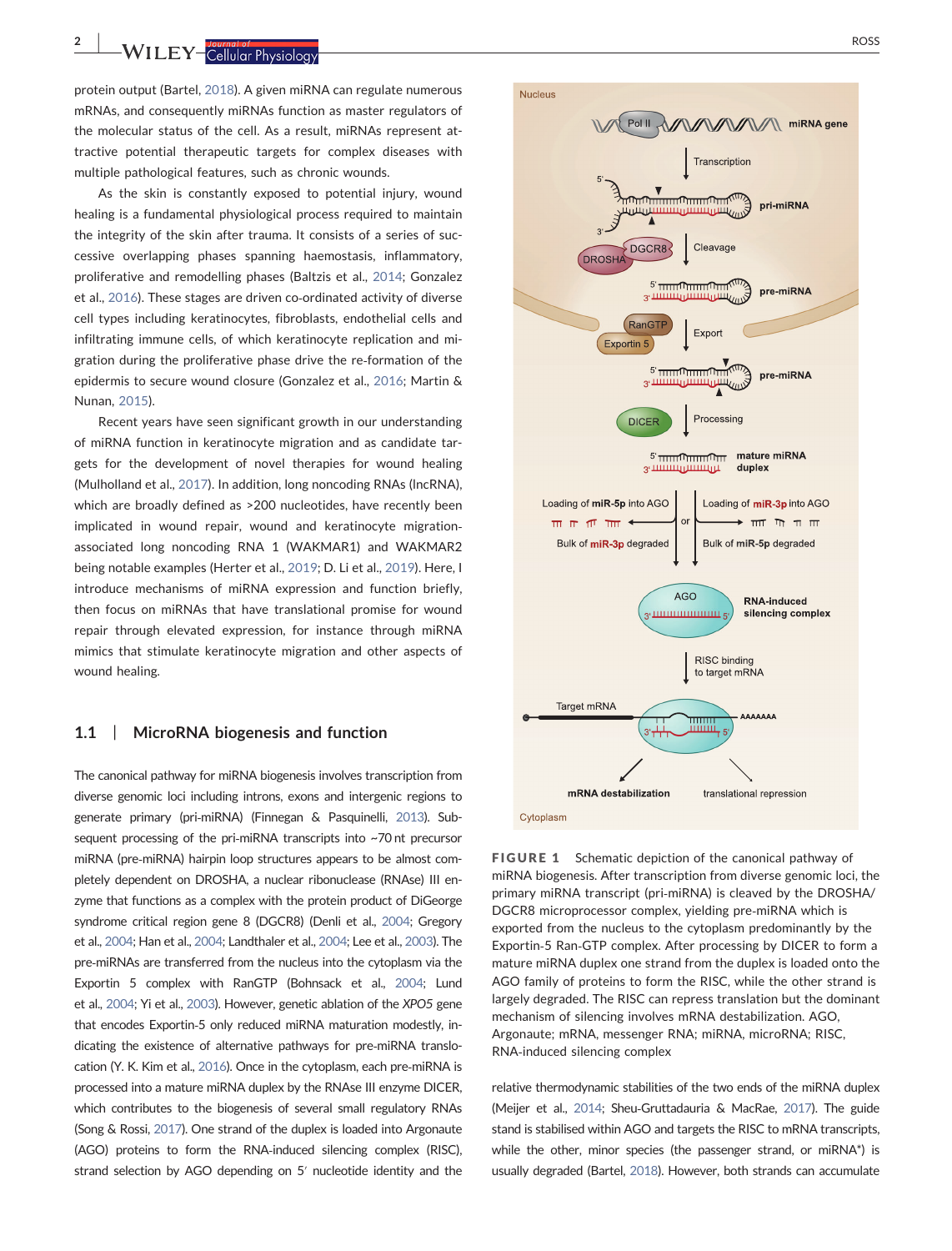to detectable levels and mediate RISC function, hence mature miRNAs are designated miR‐#−5p or miR‐#−3p according to the precursor hairpin arm from which they arise (Guo & Lu, [2010](#page-8-10); Marco et al., [2012](#page-9-9); Okamura et al., [2008](#page-9-10); J. S. Yang, Phillips, et al., [2011\)](#page-10-2). Such unambiguous nomenclature is also pertinent given that the choice of guide or passenger strand can vary with cell type or under pathological conditions, with very recent work indicating that the uridylation status of the miRNA strands is a key factor driving this choice (H. Kim et al., [2020\)](#page-8-11). In any case, the RISC binds to the 3′ untranslated region (3′ UTR) of target mRNA transcripts and, in animals, results in abrogation of protein expression through complex mechanisms dominated by mRNA destabilization rather than translational repression (whose overall impact is modest) or mRNA cleavage, which dominates RISC function in plants (Eichhorn et al., [2014;](#page-7-6) Fang & Qi, [2016](#page-7-7); Iwakawa & Tomari, [2015](#page-8-12)). Key elements of the canonical pathway of miRNA biogenesis are summarised in Figure [1,](#page-2-0) but it should be noted that several pathways of miRNA biogenesis are known to bypass Drosha or Dicer processing, and these noncanonical mechanisms have been reviewed critically elsewhere (Bartel, [2018;](#page-7-1) Treiber et al., [2019\)](#page-9-11).

# 1.2 | Enhancing miRNA levels for wound healing: A focus on keratinocytes

The formation of new epidermal tissue over the denuded wound surface is fundamental to the completion of wound healing. Keratinocytes migrate from the wound edge to repopulate the exposed extracellular matrix but in chronic wounds, such keratinocyte migration is impaired (Usui et al., [2008\)](#page-9-12). Diverse cytokines and growth factors promote keratinocyte migration, and early work by Woodley and colleagues found transforming growth factor  $\alpha$  (TGF $\alpha$ ) was the most potent stimulator of keratinocyte migration among a panel of 11 cytokines and growth factors, while transforming growth factor  $β$ (TGFβ) was the weakest (Y. Li et al., [2006\)](#page-8-13). Nonetheless, several TGFβ‐induced miRNAs, including miR‐21‐5p, miR‐31‐5p and miR‐ 132-3p that have emerged as key miRNAs whose elevation drives keratinocyte migration, re-epithelialisation and other elements of wound healing (Table [1\)](#page-4-0), while the impact of TGF $\alpha$  on miRNA expression and function in keratinocytes remains obscure.

## 1.3 | MicroRNA-21-5p in keratinocytes

Early studies demonstrated miR‐21‐5p induction by TGFβ in HaCaT keratinocytes (X. Yang, Wang, et al., [2011](#page-10-3)). Antisense inhibition of miR‐21‐5p slowed TGFβ‐dependent migration of these cells in scratch assays, while a miR‐21 mimic significantly enhanced HaCaT keratinocyte migration (Ahmed et al., [2011;](#page-7-8) X. Yang, Wang, et al., [2011](#page-10-3)). In mouse wounds, miR‐21‐5p appears as one of the most elevated miRNAs during the proliferative granulation formation stage, and antisense inhibition of miR‐21‐5p impaired re‐ epithelialisation of murine skin wounds while a pre‐miR‐21 plasmid enhanced granulation tissue formation and wound contraction (T.

ROSS | 3

Wang, Feng, et al., [2012](#page-9-13)). A miR‐21 mimic was also recently shown to accelerate wound closure (Simões et al., [2019\)](#page-9-14). Interestingly, downregulation of miR‐21‐5p in cutaneous diabetic mouse wounds was associated with delayed wound healing, although a causal relationship was not established (Madhyastha et al., [2012\)](#page-9-15). Together, these rodent studies suggest abrogation of miR‐21‐5p activity impairs wound healing while enhancement of pre‐miR‐21 accelerates wound repair. On the other hand, topical application of a miR‐21‐5p mimic inhibited re‐epithelialisation in ex vivo human skin wounds and reduced granulation tissue formation and re‐epithelialisation in a rat model (Pastar et al., [2012\)](#page-9-16). Thus, while a very recent study showed that keratinocyte‐derived microvesicles carrying miR‐21‐5p potentiate fibroblast and endothelial cell wound healing functions in diabetic rats (Q. Li et al., [2019\)](#page-8-14), the translational potential of miR‐21‐ 5p in wound healing remains an open question. The ability of miR‐21‐ 5p to enhance dynamic inflammatory processes such as infiltration of immune cells (Pastar et al., [2012\)](#page-9-16) or the secretion of cytokines and chemokines (Guinea‐Viniegra et al., [2014;](#page-8-15) Q. Li et al., [2019\)](#page-8-14) also needs further investigation to establish their roles in wound repair. Furthermore, unlike miR‐31‐5p and miR‐132‐3p (see below), miR‐21‐ 5p does not appear to stimulate keratinocyte proliferation, at least as measured in HaCaT cells (Ahmed et al., [2011;](#page-7-8) X. Yang, Wang, et al., [2011\)](#page-10-3), although a recent study suggests otherwise (Simões et al., [2019\)](#page-9-14).

Recently, Wang and colleagues also observed that miR‐21‐5p was reduced in aged mouse skin compared to their younger counterparts, and this was associated with impaired wound healing in the aged mice (Long et al., [2018\)](#page-9-17). The delayed wound closure was reversed in aged miR‐21 knock-in mice or by intradermal injection of a pre-miR-21 plasmid. However, although miR‐21 was depleted in aged mouse skin (12‐month vs. 2‐month‐old mice) in the Wang study, Botchkarev and co‐workers found miR‐21‐5p was elevated in aged mice (2‐year vs. 8‐week‐old mice) (Ahmed et al., [2019](#page-7-9)). Hence, the dynamics of miR‐21 expression in aged murine skin require further clarification, as do the mechanisms underpinning alterations in miR‐21 levels in aging skin.

Some aspects of keratinocyte migration during wound healing, such as the reduction of cell–cell and cell–matrix adhesion overlap with features of epithelial mesenchymal transition (EMT) (Haensel & Dai, [2018](#page-8-16)). Conflicting observations have been reported in relation to the impact of miR‐21‐5p on EMT in HaCaT keratinocytes: work by Su and colleagues suggest modulation of miR‐21‐5p had limited impact on EMT whereas recent studies by Qian and co-workers found miR‐21 mediates TGF‐β1‐dependent mesenchymal transition (J. Wang et al., [2016](#page-9-18); T. Wang, Zhang, et al., [2012\)](#page-9-19). In any case, it will be important to establish the impact of miR‐21‐5p on EMT in primary keratinocytes and ex vivo human skin to verify the physiological significance of these observations.

## 1.4 | MicroRNA-31-5p in keratinocytes

Studies in both human and mouse skin have implicated miR‐31‐5p in re-epithelialisation (D. Li et al., [2015](#page-8-17); Shi et al., [2018](#page-9-20)). The expression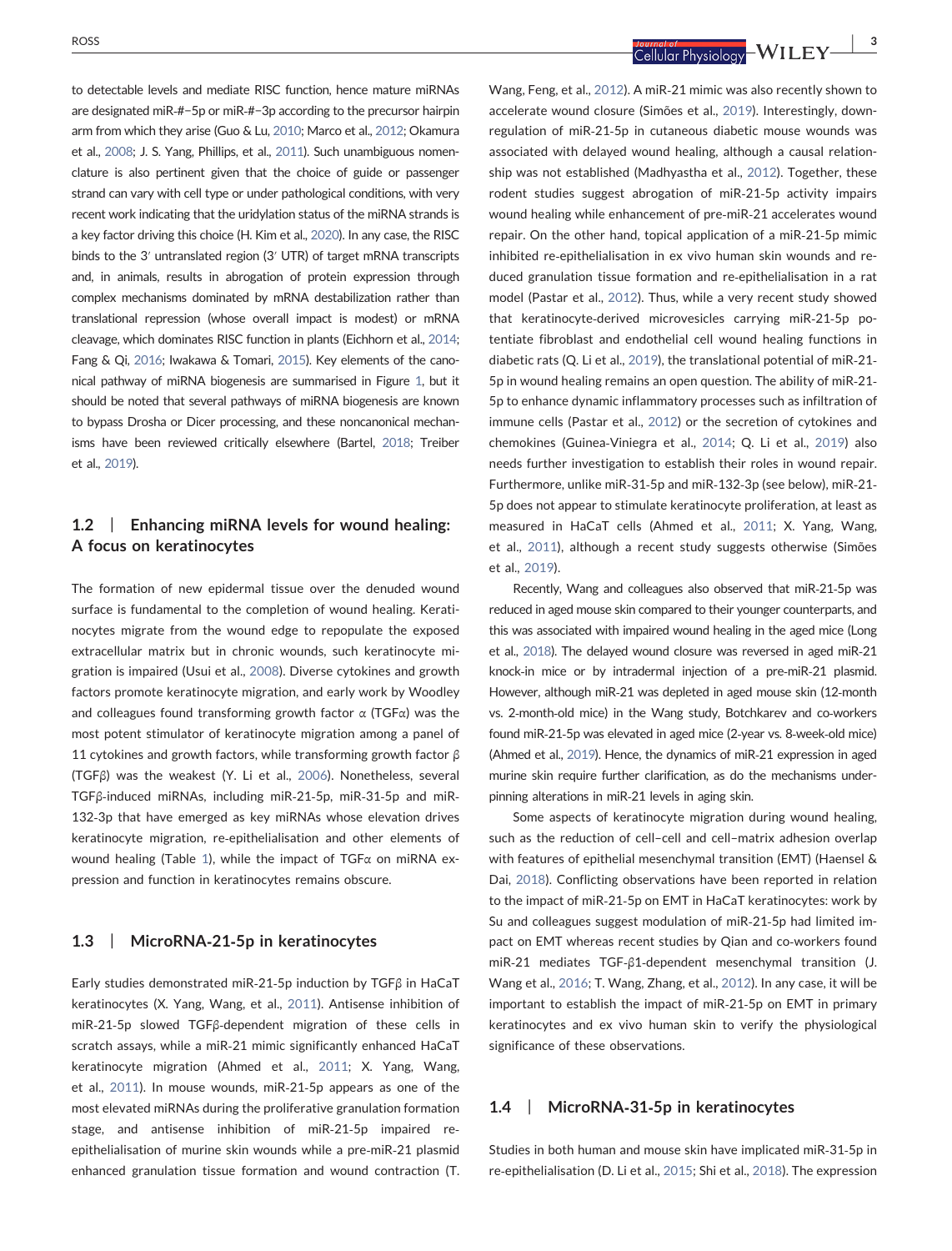<span id="page-4-0"></span>

| MicroRNA                  | Inducer(s)                                                  | Validated targets                         | Process                                           | Model                                                                                                                                                                                                    | Refs.                                                                                                         |
|---------------------------|-------------------------------------------------------------|-------------------------------------------|---------------------------------------------------|----------------------------------------------------------------------------------------------------------------------------------------------------------------------------------------------------------|---------------------------------------------------------------------------------------------------------------|
| miR-21-5p                 | TGF <sub>B</sub>                                            | PTEN, PDCD4, TIMP3, TPM1                  | Migration                                         | HaCaT keratinocytes                                                                                                                                                                                      | Ahmed et al. (2011); J. S. Yang,<br>Phillips, et al. (2011)                                                   |
|                           |                                                             |                                           | Re-epithelialisation<br>Wound closure             | Wounded mouse skin                                                                                                                                                                                       | Simões et al. (2019); T. Wang,<br>Zhang, et al. (2012)                                                        |
| miR-19b + miR-20a         | Cocktail of TNF-a, IFNy, SHCBP1 and SEMA7A,<br>IL-17, IL-22 | respectively                              | Inhibition of inflammation<br>Wound closure       | Primary human keratinocytes, wounded db/db<br>diabetic mouse skin                                                                                                                                        | D. Li et al. (2020), Zhang<br>et al. (2018)                                                                   |
| miR-31-5p                 | TGF <sub>B</sub> , IL-6                                     | EMP-1, RASA1, SPRED1,<br>SPRED2 and SPRY4 | Proliferation<br>Migration                        | Primary human keratinocytes<br>HaCaT keratinocytes                                                                                                                                                       | D. Li et al. (2015)<br>Shi et al. (2018)                                                                      |
|                           |                                                             |                                           | Wound closure<br>Proliferation                    | Wounded mouse skin                                                                                                                                                                                       | Shi et al. (2018)<br>Chen et al. (2019),                                                                      |
| miR-132-3p                | TGF <sub>B</sub>                                            | HB-EGF                                    | Re-epithelialisation                              | Ex vivo human skin                                                                                                                                                                                       | D. Li et al. (2015), X. Li, D. Li,<br>Wikstrom, et al. (2017)                                                 |
|                           |                                                             |                                           | Wound closure<br>Proliferation                    | epidermis, wounded db/db diabetic mouse skin<br>Primary human keratinocytes, ex vivo human                                                                                                               | D. Li et al. (2015), X. Li, D. Li,<br>Wikstrom, et al. (2017)                                                 |
|                           |                                                             |                                           | Inhibition of inflammation<br>pathways            | Primary human keratinocytes, wounded db/db<br>diabetic mouse skin                                                                                                                                        | D. Li et al. (2015), X. Li, D. Li,<br>Wikstrom, et al. (2017)                                                 |
| miR-184                   | $Ca^{2+}$                                                   | K15, FIH1                                 | Migration                                         | Primary human keratinocytes                                                                                                                                                                              | Richardson et al. (2020)                                                                                      |
|                           |                                                             |                                           | Differentiation                                   | Primary human keratinocytes, miR-184 knockout and Nagosa et al. (2017), Richardson<br>miR-184 transgenic mice                                                                                            | et al. (2020)                                                                                                 |
|                           |                                                             |                                           |                                                   |                                                                                                                                                                                                          | Nagosa et al. (2017)                                                                                          |
| miR-129-5p miR-<br>335-5p | Unknown                                                     | Sp1                                       | Reduction of MMP-9<br>Wound closure<br>expression | HaCaT keratinocytes, streptozotocin-induced<br>diabetic rats                                                                                                                                             | W. Wang et al. (2018)                                                                                         |
|                           |                                                             | 4.07FM                                    | $-0.604$ DAC DO1                                  | Abbreviations: EMP-1, epithelial membrane protein 1; FIH1, factor inhibiting hypoxia-inducible factor-1; HB-EGF, heparin-binding EGF-like growth factor; K15, cytokeratin 15; MMP-9, matrix<br>4.25AAB7A | Later TA - Colorado de la citatura de la colorada de la citatura de la citatura de la citatura de la citatura |

metalloproteinase-9; PDCD4, programmed cell death 4; PTEN, phosphatase and tensin homolog; RASA1, RAS P21 protein activator 1; SEMA7A, semaphorin 7A; SHCBP1, SHC binding and spindle associated 1;<br>Sp1. specificity factor 1; metalloproteinase‐9; PDCD4, programmed cell death 4; PTEN, phosphatase and tensin homolog; RASA1, RAS P21 protein activator 1; SEMA7A, semaphorin 7A; SHCBP1, SHC binding and spindle associated 1; Sp1, specificity factor 1; SPRED, Sprouty‐related, EVH1 domain‐containing protein; SPRY4, Sprouty RTK signalling antagonist 4; TIMP3, tissue inhibitor of metalloproteinase 3; TPM1, tropomyosin 1.

m.

TABLE 1 Candidate microRNA mimics for wound healing in the skin

TABLE 1 Candidate microRNA mimics for wound healing in the skin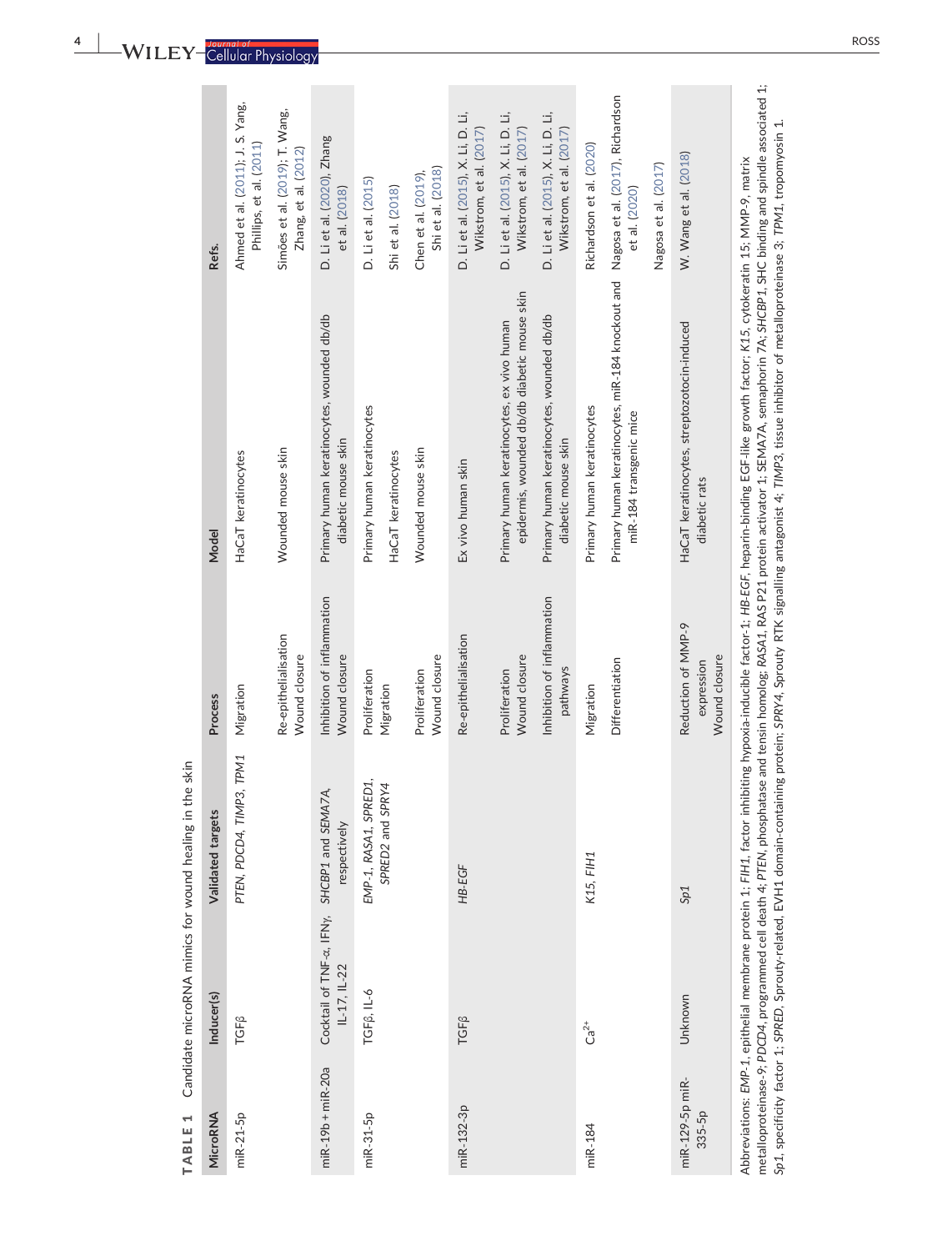of miR‐31‐5p was strongly induced in skin at the wound edge and was predominantly expressed in keratinocytes (D. Li et al., [2015;](#page-8-17) Shi et al., [2018](#page-9-20)). In early work from the Sonkoly group, TGFβ1 and TFGβ2 induced miR‐31‐5p modestly in primary human keratinocytes, whereas tumour necrosis factor α (TNF‐α), interleukin (IL)−22, IL‐6, interferon  $\gamma$  (IFN $\gamma$ ), and other agents had little effect (D. Li et al., [2015](#page-8-17); Xu et al., [2013](#page-10-6)). In contrast, later work from Wang and colleagues found IL‐6 evoked a fourfold increase of miR‐31‐5p in primary human keratinocytes, as well as modest induction by IL‐22, IFNγ and TNF‐α (Yan et al., [2015](#page-10-7)). More notably, IL‐6‐dependent elevation of miR‐31‐5p was mediated by the transcription factor NF‐ κB, and similar observations have been made recently in murine keratinocytes and HaCaT keratinocytes (Shi et al., [2018\)](#page-9-20). Whether signal transducer and activator of transcription 3 (STAT3), a primary mediator of IL‐6 signalling, drives miR‐31‐5p expression is less clear: at least in HaCaT keratinocytes, a STAT3 inhibitor did not impair IL‐ 6‐dependent miR‐31‐5p expression (Yan et al., [2015](#page-10-7)) whereas silencing of STAT3 with short‐interfering RNA (siRNA) abrogated both TNF‐α‐ and IL‐6‐mediated miR‐31 induction (Shi et al., [2018\)](#page-9-20).

Conditional deletion of miR‐31 from murine epidermis impaired keratinocyte proliferation and delayed wound closure (Shi et al., [2018\)](#page-9-20). Conversely, a miR‐31 mimic increased the rate of wound closure in a mouse skin wound‐healing model (Chen et al., [2019\)](#page-7-10). Further, exogenous miR‐31‐5p mimics enhanced proliferation and migration of human keratinocytes by silencing epithelial membrane protein 1 (EMP‐1) and negative regulators of the RAS/MAPK pathway, including RASA1, SPRED1, SPRED2 and SPRY4 (D. Li et al., [2015;](#page-8-17) Shi et al., [2018](#page-9-20)). Of these targets, RASA1 (also known as p120RasGAP) is particularly interesting because it was also downregulated in keratinocytes loaded with pre-miRNA-132 (see supplementary tab. 1 in D. Li et al., [2015](#page-8-19)) and has been confirmed as a miR‐132‐5p target in fibroblasts (X. Li, D. Li, Wikstrom, et al., [2017\)](#page-8-20) and endothelial cells (Anand et al., [2010](#page-7-11)). Studies in the context of psoriasis, an immune‐driven epidermal disorder have revealed repression of protein phosphatase 6 (ppp6c) as a further mechanism through which miR‐ 31‐5p promotes keratinocyte proliferation (Yan et al., [2015\)](#page-10-7).

## 1.5 | MicroRNA‐132‐3p in keratinocytes

Inflammation is an essential early stage of wound healing that supports the generation of a provisional extracellular matrix for subsequent phases and helps neutralise infectious agents and remove debris (Zhao et al., [2016\)](#page-10-8). However, prolonged inflammation is detrimental to wound healing, which is where the translational utility of miR‐21‐5p and miR‐31‐ 5p becomes equivocal as they direct axes of epidermal inflammation associated with psoriasis, through tissue inhibitor of metalloproteinase 3 (TIMP3) and serine/threonine kinase 40 (STK40), respectively (Guinea‐ Viniegra et al., [2014](#page-8-15); Xu et al., [2013\)](#page-10-6).

In contrast, miR‐132‐3p is distinguished by the ability to decrease inflammation while concomitantly stimulating keratinocyte proliferation and re-epithelisation during wound healing (D. Li et al., [2015](#page-8-19); X. Li, D. Li, Wang, et al., [2017\)](#page-8-21). Using surgical abdominal wounds, Landén and colleagues identified miR‐132‐3p as a dynamically regulated miRNA in

ROSS | 5

human skin (D. Li et al., [2015\)](#page-8-19). Among multiple stimuli, only TGF‐β1, and TGF‐β2 induced miR‐132‐3p in primary keratinocytes. Transcriptomic profiling and gene ontology analysis of pre‐miR‐132 loaded keratinocytes found high enrichment of downregulated immune response genes (D. Li et al., [2015\)](#page-8-19). Crucially, pre‐miR‐132 expression in keratinocytes reduced transcription of chemokines (IL‐8, CXCL5, CXCL1, CCL20) and cytokines (IL‐1α, IL1βb, TNF‐α) and decreased chemokine secretion into culture medium, which impaired induction of adhesion molecules E‐selectin and vascular cell adhesion protein 1 (VCAM1) on human endothelial vein endothelial cells (HUVEC). This in turn blunted the ability of conditioned supernatant to recruit neutrophils and mononuclear cells. Mechanistically, the attenuation of chemokine production by pre‐miR‐132 was associated with impaired activation of the transcription factor NF‐κB pathway in keratinocytes.

The other key finding from the gene ontology analysis was that genes whose expression was elevated in the pre‐miR‐132 transfected cells were enriched for processes associated with the cell cycle (D. Li et al., [2015](#page-8-19)). Indeed, pre‐miR‐132 enhanced keratinocyte proliferation by increasing the activation of EGFR and its downstream targets STAT3 and ERK.

The anti-inflammatory and proliferative impacts of miR-132 were attribute to the ability of miR‐132‐3p to repress heparin‐binding epidermal growth factor (HB‐EGF). Reporter assays along with analysis of HB-EGF levels upon modulation of miR-132 expression all confirmed regulation of HB‐EGF by miR‐132 (D. Li et al., [2015\)](#page-8-19). Further, silencing of HB-EGF with siRNA phenocopied the effects of pre-miR-132 on keratinocytes, including inhibition of NF‐κB and accentuation of EGFR signalling. However, studies with target site blockers to specifically block miR‐ 132-3p binding to the 3<sup>'</sup> UTR of HB-EGF are needed to clarify the relative contribution of HB‐EGF to pre‐miR‐132 effects on inflammation and proliferation as other pathways may be involved. For instance, miR‐ 132-3p potentiates cholinergic anti-inflammatory responses in macrophages and other cell types by targeting acetylcholinesterase (AChE), leading to impaired NF‐κB activation (Liu et al., [2015;](#page-9-23) Shaked et al., [2009](#page-9-24)) and epidermal keratinocytes have long been known to express AChE (Grando et al., [1993](#page-8-22)).

More importantly, depletion of miR‐132 delayed wound closure in mouse skin while a miR‐132‐3p mimic promoted wound healing in leptin receptor‐deficient diabetic (db/db) mice (D. Li et al., [2015;](#page-8-19) X. Li, D. Li, Wang, et al., [2017](#page-8-21)). Similarly, in human ex vivo skin wounds, inhibition of miR‐132 abrogated re‐epithelialisation, while a miR‐132‐3p mimic enhanced this process (D. Li et al., [2015;](#page-8-19) X. Li, D. Li, Wang, et al., [2017\)](#page-8-21). Because miR‐132 was under‐expressed in diabetic foot ulcers compared with wounded healthy skin, these findings together suggest elevation of miR‐132 holds strong translational potential for treatment of chronic wounds.

# 1.6 | MicroRNA‐19a/b and microRNA‐20a in keratinocytes

Very recently, the Landén group has also identified a further set of miRNAs that dampen inflammation in wound healing. The six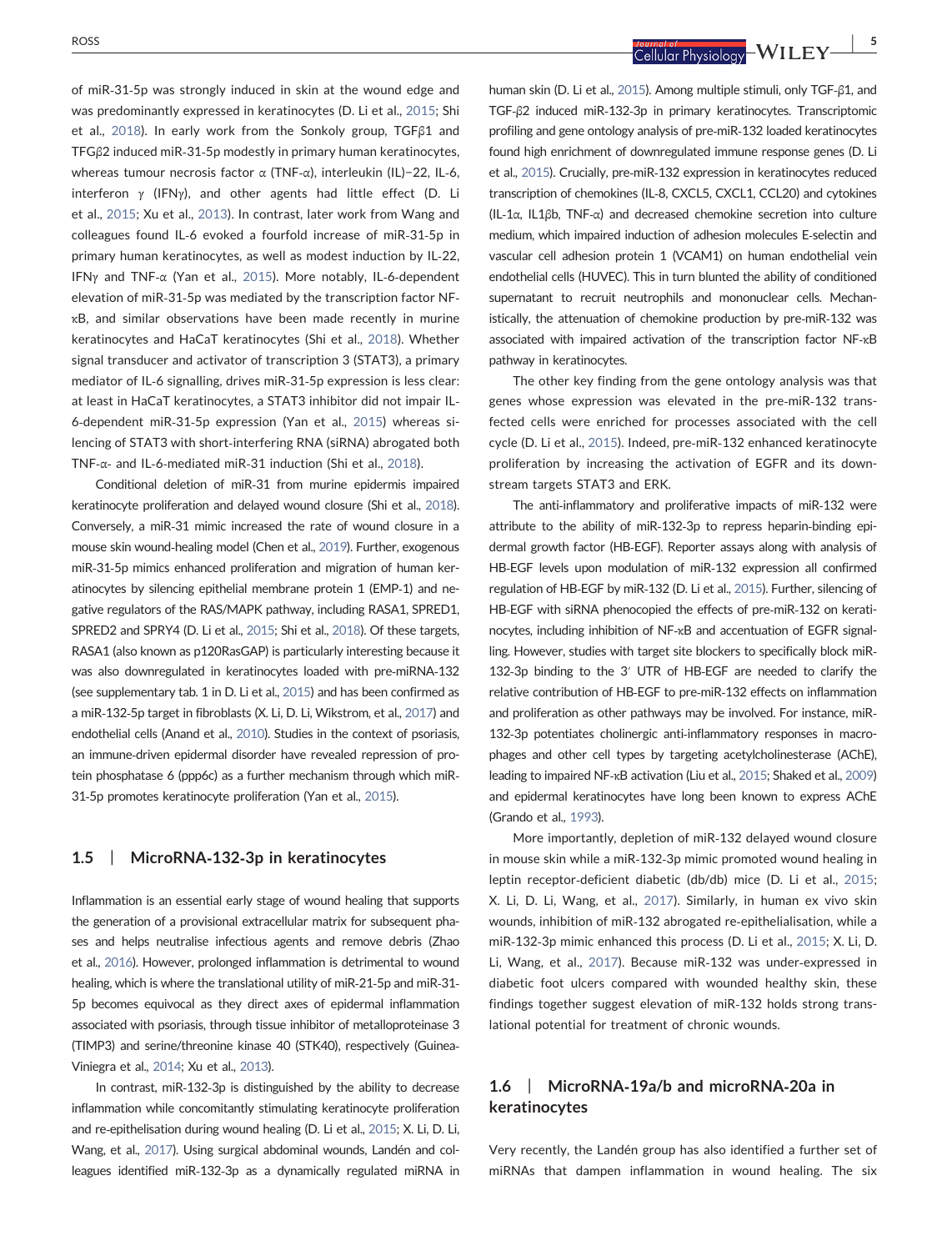6 | WII FY-Callular Physiology **| ROSS** ROSS

miRNAs encoded by the miR‐17~92 cluster (miR‐17, miR‐18a, miR‐ 19a, and miR‐19b, miR‐20a, miR‐92) were depleted in chronic wounds compared to wounded healthy skin, with miR‐19a, miR‐19b and miR‐20a specifically downregulated in the epidermis (D. Li et al., [2020\)](#page-8-18). Wound closure was delayed in mice with keratinocyte‐ specific miR-17~92 conditional knockout mice, especially when diabetes was induced experimentally by streptozocin injection. Conversely, wound repair was accelerated in diabetic mice with KC‐specific conditional knock‐in (cKI) of the miR‐17~92 cluster or miR‐19b alone (D. Li et al., [2020\)](#page-8-18). Based on observations that damaged cells release endogenous RNAs that activate Toll‐like receptor (TLR3), the authors tested the impact of miR‐19a, miR‐19b and miR‐20a on cytokine and chemokine expression in keratinocytes challenged with a TLR3 agonist. Each miR‐19a, miR‐19b and miR‐20a mimic inhibited the TLR3‐dependent induction of cytokines and chemokines in keratinocytes and reduced neutrophil recruitment by the keratinocyte‐conditioned media (D. Li et al., [2020\)](#page-8-18). Likewise, chemokine expression and neutrophil infiltration were dampened in the wound edges of miR‐19b cKI mice. Interestingly, a combination of miR‐19a, miR‐19b and miR‐20a mimics did not alter keratinocyte proliferation, even though other investigators have shown that the miR‐17~92 cluster promotes keratinocyte proliferation and cell cycle progression, apparently by the co-ordinated activity of miR-17, miR‐18a, miR‐19a, and miR‐19b (Zhang et al., [2018](#page-10-4)). Thus, elevation of miR‐19a and miR‐19b alone appears insufficient to phenocopy the effects of the larger cluster on keratinocyte proliferation. More importantly, although a mixture of miR‐19b and miR‐20 accelerated wound closure in db/db mice, it may be necessary to combine miR‐19b/miR‐20 with miRNAs that enhance other aspects of wound healing such as neoangiogenesis or re-epithelialisation to maximise their translational potential.

## 1.7 | MicroRNA-184 in keratinocytes

While miR‐31‐5p and miR‐132‐3p drive keratinocyte migration and proliferation, miR‐184 is distinguished by its ability to stimulate keratinocyte migration and differentiation (Nagosa et al., [2017](#page-9-22); Richardson et al., [2019,](#page-9-25) [2020](#page-9-21)). Mature miR‐184 arises from the 3p arm of the pre‐miR‐184 duplex and there is no evidence for a minor miRNA from the 5p arm (see [http://www.mirbase.org/\)](http://www.mirbase.org/). Although early studies did not detect miR‐184 in proliferating epidermal keratinocytes maintained in monolayer culture, we observed miR‐184 expression in reconstituted human epidermis, which comprises proliferating keratinocytes and differentiating suprabasal cells (Roberts et al., [2013](#page-9-26)). This led us to suspect that miR‐184 may play a role in keratinocyte differentiation. Consistent with this, we and others recently showed that elevation of extracellular  $Ca^{2+}$ , a major inducer of keratinocyte differentiation, induces miR‐184 in these cells (Nagosa et al., [2017](#page-9-22); Richardson et al., [2020\)](#page-9-21). In addition, we found that the induction of miR-184 required  $Ca^{2+}$  entry through the storeoperated  $Ca^{2+}$  entry (SOCE) channel ORAI1 though strict dependence on the SOCE trigger STIM1 (stromal interaction molecule 1) has not been verified. Elevation of miR‐184 was associated with a reduction in keratinocyte proliferation and enhancement of keratinocyte differentiation through the cyclin E:DNA damage and NOTCH pathways (Nagosa et al., [2017;](#page-9-22) Richardson et al., [2020](#page-9-21)). Given that migration through the suprabasal layers is inherent to epidermal differentiation, we examined the impact of miR‐184 on keratinocyte migration (Richardson et al., [2019](#page-9-25), [2020\)](#page-9-21). High-density scratch wounding of keratinocyte monolayers led to a 50‐fold induction of miR‐184 after 5 days, suggesting miR‐184 may function critically during the latter phases of re‐epithelialisation. Exogenous miR‐184 accelerated keratinocyte migration threefold, while a miR‐ 184 inhibitor dampened keratinocyte migration threefold (Richardson et al., [2019,](#page-9-25) [2020\)](#page-9-21). However, the targets of miR‐184 required for epidermal keratinocyte migration have not been defined and the impact of miR‐184 on cutaneous wound healing in vivo is not known. Hence, studies of re‐epithelialisation in miR‐184‐deficient and miR‐184 transgenic mice, such as those generated by Shalom‐ Feuerstein and colleagues (Nagosa et al., [2017](#page-9-22)), will be crucial to deepen our understanding of miR‐184 function in re‐ epithelialisation, along with studies in diabetic mouse models. Further studies are also required to establish whether miR‐184 can promote tissue regeneration in normal human or diabetic wounds through its effects on keratinocyte differentiation and migration. This is important because it is keratinocyte differentiation rather than proliferation that appears to be impaired at the edges of chronic ulcers (Stojadinovic et al., [2008](#page-9-27); Usui et al., [2008;](#page-9-12) Wikramanayake et al., [2014](#page-10-9)). Given that terminal differentiation is the ultimate destiny of epidermal keratinocytes, the ability of miR‐184 to mobilise differentiation pathways in conjunction with migration may underpin its translational potential.

## 1.8 | MicroRNA‐129‐5p and microRNA‐335‐5p in keratinocytes

The diabetic wound is a highly proteolytic environment where sustained elevation of matrix metalloproteinases (MMPs) contributes to extracellular matrix degradation, dysregulated inflammation and impaired wound closure (Ayuk et al., [2016](#page-7-12)). Increasing evidence points to MMP‐9 in particular as a key driver of non‐healing wound pathology (Gao et al., [2015](#page-8-23); Gooyit et al., [2014](#page-8-24); C. Yang et al., [2009](#page-10-10)). Ren and colleagues found that the specificity protein 1 (Sp1) regulates MMP‐9 expression in HaCaT keratinocytes, and that exposure to glycated albumin to reproduce the advanced glycation end product (AGE)‐enriched microenvironment of diabetic wounds raised expression of both Sp1 and MMP‐9 in HaCaT and primary keratinocytes (W. Wang et al., [2018](#page-10-5)). Profiling diabetic patient serum revealed 58 downregulated miRNAs, among which miR‐129‐5p and miR‐335‐5p stood out as predicted regulators of Sp1, which was confirmed by luciferase reporter assays and western blot analysis. More importantly, both miR‐129‐5p and miR‐335 were underexpressed in diabetic skin wounds from patients and rats, and decreased in HaCaT keratinocytes treated with glycated serum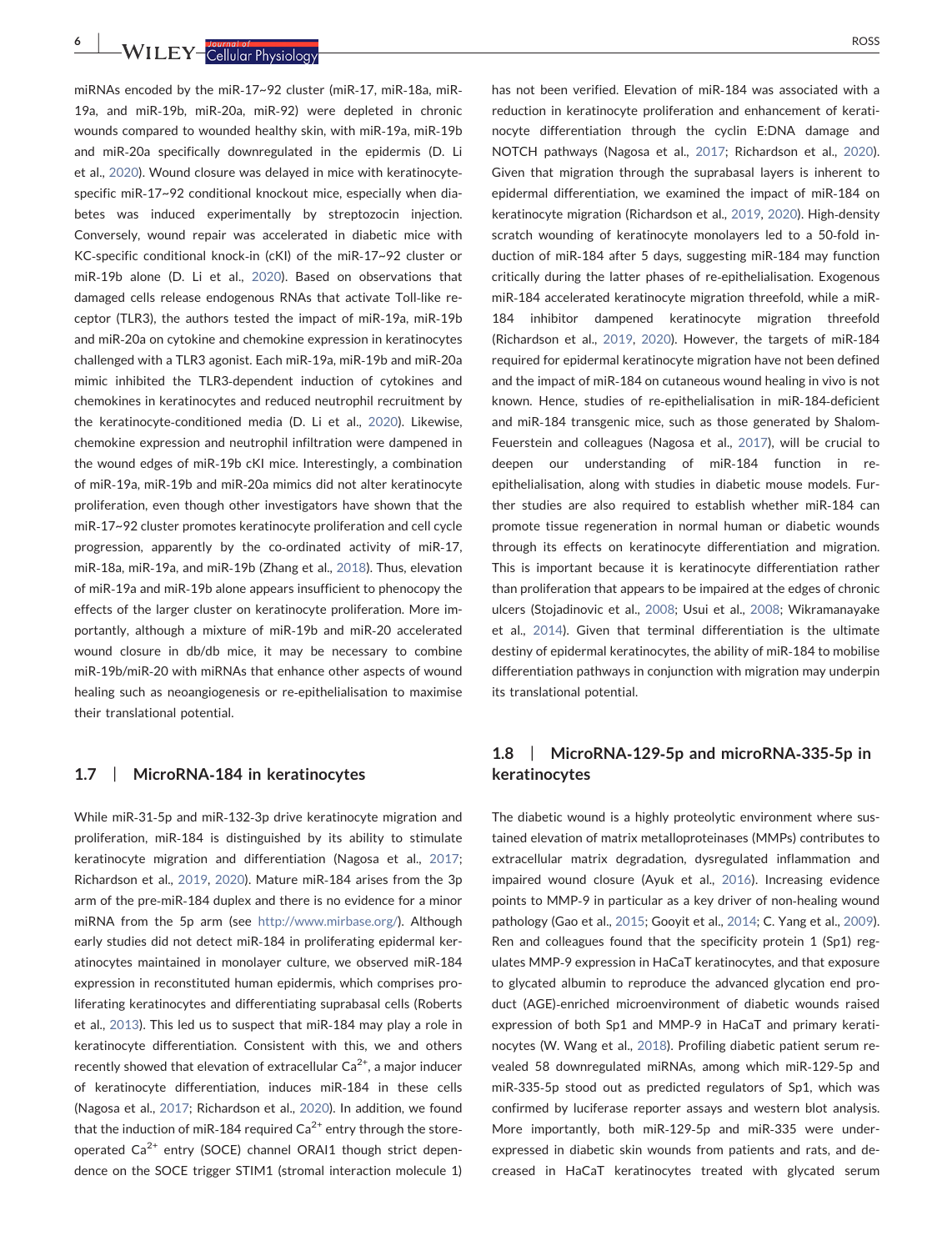albumin, establishing a link between miR‐129‐5p and miR‐335‐5p depletion and elevation of their target Sp1 (W. Wang et al., [2018](#page-10-5)). Indeed, AGE‐dependent elevation of Sp1 and MMP‐9 in HaCaT keratinocytes was completely abrogated by miR‐129‐5p and miR‐ 335‐5p mimics. Consistent with this, repeated intradermal injection of miR‐129‐5p and miR‐335‐5p mimics into diabetic rat wounds accelerated wound repair, and this was associated with downregulation of SP1 and MMP‐9 (W. Wang et al., [2018\)](#page-10-5).

# 2 | CONCLUSION

It is tempting to speculate that a concomitant or sequential combinatorial approach in which miRNA mimics targeting different aspects of wound repair may yield the best patient outcomes for miRNA‐ directed wound healing. For instance miR‐132‐3p and miR‐184 to target proliferation, inflammation and differentiation, with the addition of miR‐129‐5p to target MMP‐9. Given the recent clinical evaluation of a miR‐29b mimic (remlarsen) for the prevention of keloids and hypertrophic scars following intradermal injection (Gallant‐Behm et al., [2019](#page-8-25)), there appears to be a strong appetite for exploitation of miRNAs in the context of skin disorders. It will be crucial to determine the safety of combinatorial miRNA approaches and to establish which delivery vehicles prove most suitable for clinical deployment of miRNA mimics (Mandal et al., [2020;](#page-9-28) Ross, [2018](#page-9-29)).

The growing number of miRNAs implicated in keratinocyte migration and cutaneous wound healing also provide ample opportunity for further curiosity-driven investigations. For example, what are the relative levels of these miRNAs in keratinocytes under resting and migrating conditions? Is there a relationship between the amount of exogenous mimic loaded per cell and migration rates, and is this relationship constant for diverse miRNA mimics? The impact of exogenous miRNA mimics on the morphological heterogeneity of cultured keratinocytes from healthy and diabetic skin would also be of interest given recent advances in image processing tools (Driscoll et al., [2019](#page-7-13); Wu et al., [2020](#page-10-11)). Finally, given the asymmetric distribution of mRNA and proteins in polarised migrating cells (Liao et al., [2015\)](#page-8-26), it would be interesting to assess the subcellular localisation of miRNAs during keratinocyte migration.

### ACKNOWLEDGEMENTS

I thank the British Skin Foundation for funding miRNA research in my laboratory (Grant Numbers: 1033, 7006s, S1121, 015/SG/17, 012/SG/18). I thank Dr. Sandy Pernitzsch for artwork and apologise to authors whose work has not been cited or adequately described due to space constraints.

#### CONFLICT OF INTERESTS

The author has filed a patent application relating to the use of microRNA‐184 for regulating keratinocyte migration.

#### ORCID

Kehinde Ross D <http://orcid.org/0000-0003-0252-1152>

### **REFERENCES**

- <span id="page-7-8"></span>Ahmed, M. I., Mardaryev, A. N., Lewis, C. J., Sharov, A. A., & Botchkareva, N. V. (2011). MicroRNA‐21 is an important downstream component of BMP signalling in epidermal keratinocytes. Journal of Cell Science, 124(Pt 20), 3399–3404. <https://doi.org/10.1242/jcs.086710>
- <span id="page-7-9"></span>Ahmed, M. I., Pickup, M. E., Rimmer, A. G., Alam, M., Mardaryev, A. N., Poterlowicz, K., Botchkareva, N. V., & Botchkarev, V. A. (2019). Interplay of MicroRNA‐21 and SATB1 in epidermal keratinocytes during skin aging. Journal of Investigative Dermatology, 139(12), 2538–2542. <https://doi.org/10.1016/j.jid.2019.04.022>
- <span id="page-7-11"></span>Anand, S., Majeti, B. K., Acevedo, L. M., Murphy, E. A., Mukthavaram, R., Scheppke, L., Huang, M., Shields, D. J., Lindquist, J. N., Lapinski, P. E., King, P. D., Weis, S. M., & Cheresh, D. A. (2010). MicroRNA‐132‐ mediated loss of p120RasGAP activates the endothelium to facilitate pathological angiogenesis. Nature Medicine, 16(8), 909–914. <https://doi.org/10.1038/nm.2186>
- <span id="page-7-12"></span>Ayuk, S. M., Abrahamse, H., & Houreld, N. N. (2016). The role of matrix metalloproteinases in diabetic wound healing in relation to photobiomodulation. Journal of Diabetes Research, 2016, 2897656. <https://doi.org/10.1155/2016/2897656>
- <span id="page-7-2"></span>Baltzis, D., Eleftheriadou, I., & Veves, A. (2014). Pathogenesis and treatment of impaired wound healing in diabetes mellitus: New insights. Advances in Therapy, 31(8), 817–836. [https://doi.org/10.](https://doi.org/10.1007/s12325-014-0140-x) [1007/s12325-014-0140-x](https://doi.org/10.1007/s12325-014-0140-x)
- <span id="page-7-1"></span>Bartel, D. P. (2018). Metazoan microRNAs. Cell, 173(1), 20–51. [https://](https://doi.org/10.1016/j.cell.2018.03.006) [doi.org/10.1016/j.cell.2018.03.006](https://doi.org/10.1016/j.cell.2018.03.006)
- <span id="page-7-5"></span>Bohnsack, M. T., Czaplinski, K., & Gorlich, D. (2004). Exportin 5 is a RanGTP‐dependent dsRNA‐binding protein that mediates nuclear export of pre-miRNAs. RNA, 10(2), 185-191. [https://doi.org/10.](https://doi.org/10.1261/rna.5167604) [1261/rna.5167604](https://doi.org/10.1261/rna.5167604)
- <span id="page-7-10"></span>Chen, L., Simões, A., Chen, Z., Zhao, Y., Wu, X., Dai, Y., Dipietro, L. A., & Zhou, X. (2019). Overexpression of the oral mucosa‐specific microRNA‐31 promotes skin wound closure. International Journal of Molecular Sciences, 20(15), 3679. [https://doi.org/10.3390/](https://doi.org/10.3390/ijms20153679) [ijms20153679](https://doi.org/10.3390/ijms20153679)
- <span id="page-7-4"></span>Denli, A. M., Tops, B. B., Plasterk, R. H., Ketting, R. F., & Hannon, G. J. (2004). Processing of primary microRNAs by the microprocessor complex. Nature, 432(7014), 231–235. [https://doi.org/10.1038/](https://doi.org/10.1038/nature03049) [nature03049](https://doi.org/10.1038/nature03049)
- <span id="page-7-13"></span>Driscoll, M. K., Welf, E. S., Jamieson, A. R., Dean, K. M., Isogai, T., Fiolka, R., & Danuser, G. (2019). Robust and automated detection of subcellular morphological motifs in 3D microscopy images. Nature Methods, 16(10), 1037–1044. [https://doi.org/10.1038/s41592-019-](https://doi.org/10.1038/s41592-019-0539-z) [0539-z](https://doi.org/10.1038/s41592-019-0539-z)
- <span id="page-7-6"></span>Eichhorn, S. W., Guo, H., McGeary, S. E., Rodriguez‐Mias, R. A., Shin, C., Baek, D., Hsu, S. H., Ghoshal, K., Villén, J., & Bartel, D. P. (2014). mRNA destabilization is the dominant effect of mammalian microRNAs by the time substantial repression ensues. Molecular Cell, 56(1), 104–115. <https://doi.org/10.1016/j.molcel.2014.08.028>
- <span id="page-7-0"></span>Eming, S. A., Martin, P., & Tomic‐Canic, M. (2014). Wound repair and regeneration: Mechanisms, signaling, and translation. Science Translational Medicine, 6(265), 265sr266. [https://doi.org/10.1126/](https://doi.org/10.1126/scitranslmed.3009337) [scitranslmed.3009337](https://doi.org/10.1126/scitranslmed.3009337)
- <span id="page-7-7"></span>Fang, X., & Qi, Y. (2016). RNAi in plants: An Argonaute‐centered view. The Plant Cell, 28(2), 272–285. <https://doi.org/10.1105/tpc.15.00920>
- <span id="page-7-3"></span>Finnegan, E. F., & Pasquinelli, A. E. (2013). MicroRNA biogenesis: Regulating the regulators. Critical Reviews in Biochemistry and Molecular Biology, 48(1), 51–68. [https://doi.org/10.3109/10409238.](https://doi.org/10.3109/10409238.2012.738643) [2012.738643](https://doi.org/10.3109/10409238.2012.738643)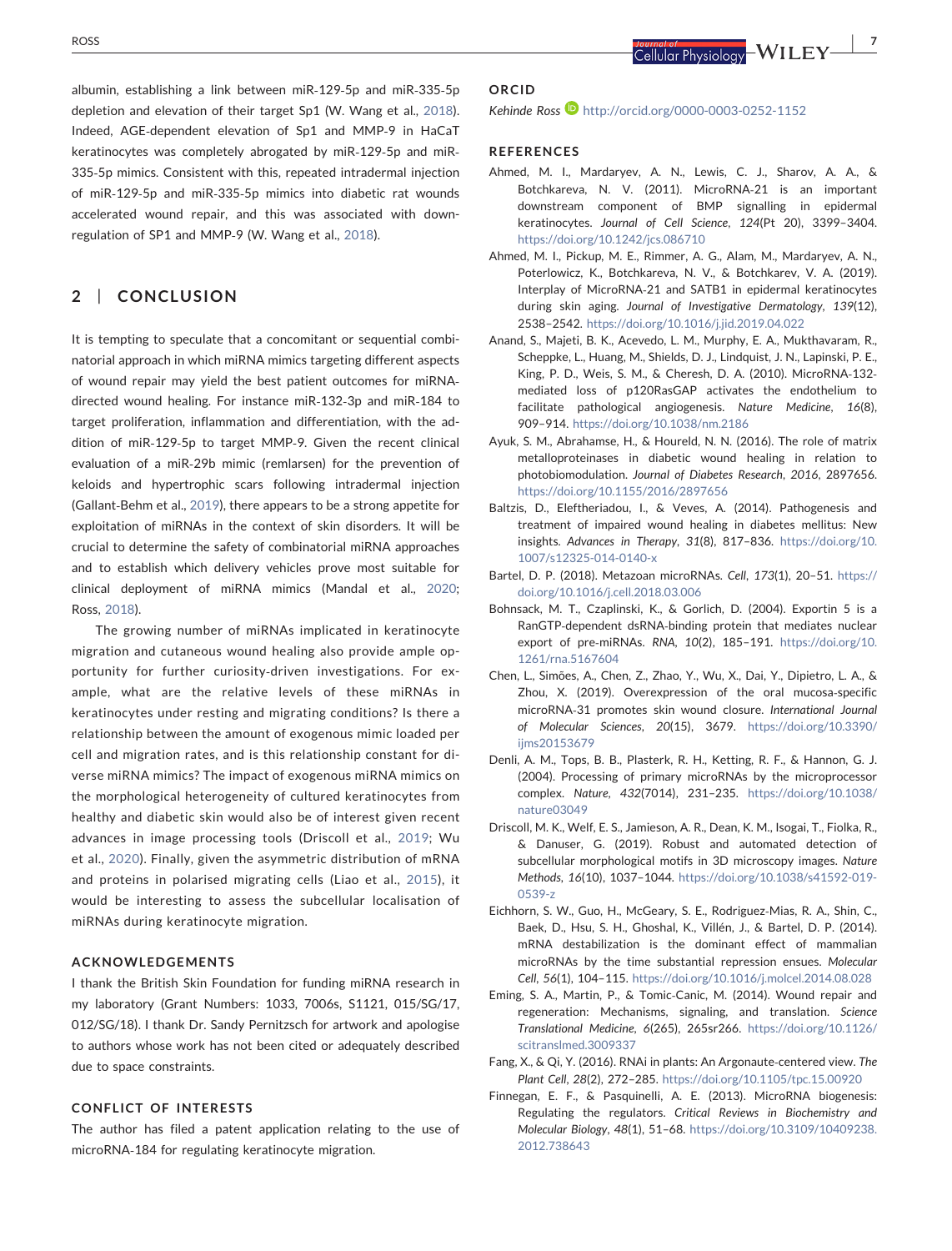WILEY-Callular Physiology

- <span id="page-8-25"></span>Gallant‐Behm, C. L., Piper, J., Lynch, J. M., Seto, A. G., Hong, S. J., Mustoe, T. A., Maari, C., Pestano, L. A., Dalby, C. M., Jackson, A. L., Rubin, P., & Marshall, W. S. (2019). A microRNA‐29 mimic (Remlarsen) represses extracellular matrix expression and fibroplasia in the skin. Journal of Investigative Dermatology, 139(5), 1073–1081. <https://doi.org/10.1016/j.jid.2018.11.007>
- <span id="page-8-23"></span>Gao, M., Nguyen, T. T., Suckow, M. A., Wolter, W. R., Gooyit, M., Mobashery, S., & Chang, M. (2015). Acceleration of diabetic wound healing using a novel protease‐anti‐protease combination therapy. Proceedings of the National Academy of Sciences of the United States of America, 112(49), 15226–15231. [https://doi.org/10.1073/pnas.](https://doi.org/10.1073/pnas.1517847112) [1517847112](https://doi.org/10.1073/pnas.1517847112)
- <span id="page-8-2"></span>Gonzalez, A. C., Costa, T. F., Andrade, Z. A., & Medrado, A. R. (2016). Wound healing—A literature review. Anais Brasileiros de Dermatologia, 91(5), 614–620. [https://doi.org/10.1590/abd1806-](https://doi.org/10.1590/abd1806-4841.20164741) [4841.20164741](https://doi.org/10.1590/abd1806-4841.20164741)
- <span id="page-8-24"></span>Gooyit, M., Peng, Z., Wolter, W. R., Pi, H., Ding, D., Hesek, D., Lee, M., Boggess, B., Champion, M. M., Suckow, M. A., Mobashery, S., & Chang, M. (2014). A chemical biological strategy to facilitate diabetic wound healing. ACS Chemical Biology, 9(1), 105–110. <https://doi.org/10.1021/cb4005468>
- <span id="page-8-22"></span>Grando, S. A., Kist, D. A., Qi, M., & Dahl, M. V. (1993). Human keratinocytes synthesize, secrete, and degrade acetylcholine. Journal of Investigative Dermatology, 101(1), 32–36. [https://doi.org/](https://doi.org/10.1111/1523-1747.ep12358588) [10.1111/1523-1747.ep12358588](https://doi.org/10.1111/1523-1747.ep12358588)
- <span id="page-8-5"></span>Gregory, R. I., Yan, K. P., Amuthan, G., Chendrimada, T., Doratotaj, B., Cooch, N., & Shiekhattar, R. (2004). The microprocessor complex mediates the genesis of microRNAs. Nature, 432(7014), 235–240. <https://doi.org/10.1038/nature03120>
- <span id="page-8-0"></span>Guest, J. F., Ayoub, N., McIlwraith, T., Uchegbu, I., Gerrish, A., Weidlich, D., Vowden, K., & Vowden, P. (2015). Health economic burden that wounds impose on the National Health Service in the UK. BMJ Open, 5(12), e009283. <https://doi.org/10.1136/bmjopen-2015-009283>
- <span id="page-8-15"></span>Guinea‐Viniegra, J., Jiménez, M., Schonthaler, H. B., Navarro, R., Delgado, Y., Concha‐Garzón, M. J., Tschachler, E., Obad, S., Daudén, E., & Wagner, E. F. (2014). Targeting miR‐21 to treat psoriasis. Science Translational Medicine, 6(225), 225re221. [https://](https://doi.org/10.1126/scitranslmed.3008089) [doi.org/10.1126/scitranslmed.3008089](https://doi.org/10.1126/scitranslmed.3008089)
- <span id="page-8-10"></span>Guo, L., & Lu, Z. (2010). The fate of miRNA\* strand through evolutionary analysis: implication for degradation as merely carrier strand or potential regulatory molecule? PLOS One, 5(6), e11387. [https://doi.](https://doi.org/10.1371/journal.pone.0011387) [org/10.1371/journal.pone.0011387](https://doi.org/10.1371/journal.pone.0011387)
- <span id="page-8-16"></span>Haensel, D., & Dai, X. (2018). Epithelial-to-mesenchymal transition in cutaneous wound healing: Where we are and where we are heading. Developmental Dynamics, 247(3), 473–480. [https://doi.org/10.1002/](https://doi.org/10.1002/dvdy.24561) [dvdy.24561](https://doi.org/10.1002/dvdy.24561)
- <span id="page-8-1"></span>Hamdan, S., Pastar, I., Drakulich, S., Dikici, E., Tomic‐Canic, M., Deo, S., & Daunert, S. (2017). Nanotechnology-driven therapeutic interventions in wound healing: Potential uses and applications. ACS Central Science, 3(3), 163–175. [https://doi.org/10.1021/](https://doi.org/10.1021/acscentsci.6b00371) [acscentsci.6b00371](https://doi.org/10.1021/acscentsci.6b00371)
- <span id="page-8-6"></span>Han, J., Lee, Y., Yeom, K. H., Kim, Y. K., Jin, H., & Kim, V. N. (2004). The Drosha‐DGCR8 complex in primary microRNA processing. Genes and Development, 18(24), 3016–3027. [https://doi.org/10.1101/gad.](https://doi.org/10.1101/gad.1262504) [1262504](https://doi.org/10.1101/gad.1262504)
- <span id="page-8-3"></span>Herter, E. K., Li, D., Toma, M. A., Vij, M., Li, X., Visscher, D., Wang, A., Chu, T., Sommar, P., Blomqvist, L., Berglund, D., Ståhle, M., Wikstrom, J. D., & Xu Landén, N. (2019). WAKMAR2, a long noncoding RNA downregulated in human chronic wounds, modulates keratinocyte motility and production of inflammatory chemokines. Journal of Investigative Dermatology, 139(6), 1373–1384. <https://doi.org/10.1016/j.jid.2018.11.033>
- <span id="page-8-12"></span>Iwakawa, H. O., & Tomari, Y. (2015). The functions of microRNAs: mRNA decay and translational repression. Trends in Cell Biology, 25(11), 651–665. <https://doi.org/10.1016/j.tcb.2015.07.011>
- <span id="page-8-11"></span>Kim, H., Kim, J., Yu, S., Lee, Y. Y., Park, J., Choi, R. J., Yoon, S. J., Kang, S. G., & Kim, V. N. (2020). A mechanism for microRNA arm switching regulated by uridylation. Molecular Cell, 78(6), 1224–1236. [https://](https://doi.org/10.1016/j.molcel.2020.04.030) [doi.org/10.1016/j.molcel.2020.04.030](https://doi.org/10.1016/j.molcel.2020.04.030)
- <span id="page-8-9"></span>Kim, Y. K., Kim, B., & Kim, V. N. (2016). Re‐evaluation of the roles of DROSHA, export in 5, and DICER in microRNA biogenesis. Proceedings of the National Academy of Sciences of the United States of America, 113(13), E1881–E1889. [https://doi.org/10.1073/pnas.](https://doi.org/10.1073/pnas.1602532113) [1602532113](https://doi.org/10.1073/pnas.1602532113)
- <span id="page-8-7"></span>Landthaler, M., Yalcin, A., & Tuschl, T. (2004). The human DiGeorge syndrome critical region gene 8 and its D. melanogaster homolog are required for miRNA biogenesis. Current Biology, 14(23), 2162–2167. <https://doi.org/10.1016/j.cub.2004.11.001>
- <span id="page-8-8"></span>Lee, Y., Ahn, C., Han, J., Choi, H., Kim, J., Yim, J., Lee, J., Provost, P., Rådmark, O., Kim, S., & Kim, V. N. (2003). The nuclear RNase III Drosha initiates microRNA processing. Nature, 425(6956), 415–419.
- <span id="page-8-4"></span>Li, D., Kular, L., Vij, M., Herter, E. K., Li, X., Wang, A., Chu, T., Toma, M. A., Zhang, L., Liapi, E., Mota, A., Blomqvist, L., Gallais Sérézal, I., Rollman, O., Wikstrom, J. D., Bienko, M., Berglund, D., Ståhle, M., Sommar, P., … Landén, N. X. (2019). Human skin long noncoding RNA WAKMAR1 regulates wound healing by enhancing keratinocyte migration. Proceedings of the National Academy of Sciences of the United States of America, 116(19), 9443–9452. <https://doi.org/10.1073/pnas.1814097116>
- <span id="page-8-17"></span>Li, D., Li, X. I., Wang, A., Meisgen, F., Pivarcsi, A., Sonkoly, E., Ståhle, M., & Landén, N. X. (2015). MicroRNA‐31 promotes skin wound healing by enhancing keratinocyte proliferation and migration. Journal of Investigative Dermatology, 135(6), 1676–1685. [https://doi.org/10.](https://doi.org/10.1038/jid.2015.48) [1038/jid.2015.48](https://doi.org/10.1038/jid.2015.48)
- <span id="page-8-18"></span>Li, D., Peng, H., Qu, L., Sommar, P., Wang, A., Chu, T., Li, X., Bi, X., Liu, Q., Gallais Sérézal, I., Rollman, O., Lohcharoenkal, W., Zheng, X., Eliasson Angelstig, S., Grünler, J., Pivarcsi, A., Sonkoly, E., Catrina, S. B., Xiao, C., … Xu Landén, N. (2020). miR‐19a/b and miR‐ 20a promote wound healing by regulating the inflammatory response of keratinocytes. Journal of Investigative Dermatology, 141, 659–671. <https://doi.org/10.1016/j.jid.2020.06.037>
- <span id="page-8-19"></span>Li, D., Wang, A., Liu, X., Meisgen, F., Grünler, J., Botusan, I. R., Narayanan, S., Erikci, E., Li, X., Blomqvist, L., Du, L., Pivarcsi, A., Sonkoly, E., Chowdhury, K., Catrina, S. B., Ståhle, M., & Landén, N. X. (2015). MicroRNA‐132 enhances transition from inflammation to proliferation during wound healing. Journal of Clinical Investigation, 125(8), 3008–3026. <https://doi.org/10.1172/JCI79052>
- <span id="page-8-14"></span>Li, Q., Zhao, H., Chen, W., Huang, P., & Bi, J. (2019). Human keratinocyte‐ derived microvesicle miRNA‐21 promotes skin wound healing in diabetic rats through facilitating fibroblast function and angiogenesis. International Journal of Biochemistry and Cell Biology, 114, 105570. <https://doi.org/10.1016/j.biocel.2019.105570>
- <span id="page-8-21"></span>Li, X., Li, D., Wang, A., Chu, T., Lohcharoenkal, W., Zheng, X., Grünler, J., Narayanan, S., Eliasson, S., Herter, E. K., Wang, Y., Ma, Y., Ehrström, M., Eidsmo, L., Kasper, M., Pivarcsi, A., Sonkoly, E., Catrina, S. B., Ståhle, M., & Xu Landén, N. (2017). MicroRNA‐132 with therapeutic potential in chronic wounds. Journal of Investigative Dermatology, 137(12), 2630–2638. [https://doi.org/10.1016/j.jid.](https://doi.org/10.1016/j.jid.2017.08.003) [2017.08.003](https://doi.org/10.1016/j.jid.2017.08.003)
- <span id="page-8-20"></span>Li, X., Li, D., Wikstrom, J. D., Pivarcsi, A., Sonkoly, E., Stahle, M., & Landen, N. X. (2017). MicroRNA‐132 promotes fibroblast migration via regulating RAS p21 protein activator 1 in skin wound healing. Scientific Reports, 7(1), 7797. [https://doi.org/10.1038/s41598-017-](https://doi.org/10.1038/s41598-017-07513-0) [07513-0](https://doi.org/10.1038/s41598-017-07513-0)
- <span id="page-8-13"></span>Li, Y., Fan, J., Chen, M., Li, W., & Woodley, D. T. (2006). Transforming growth factor‐alpha: A major human serum factor that promotes human keratinocyte migration. Journal of Investigative Dermatology, 126(9), 2096–2105. <https://doi.org/10.1038/sj.jid.5700350>
- <span id="page-8-26"></span>Liao, G., Mingle, L., Van De Water, L., & Liu, G. (2015). Control of cell migration through mRNA localization and local translation. Wiley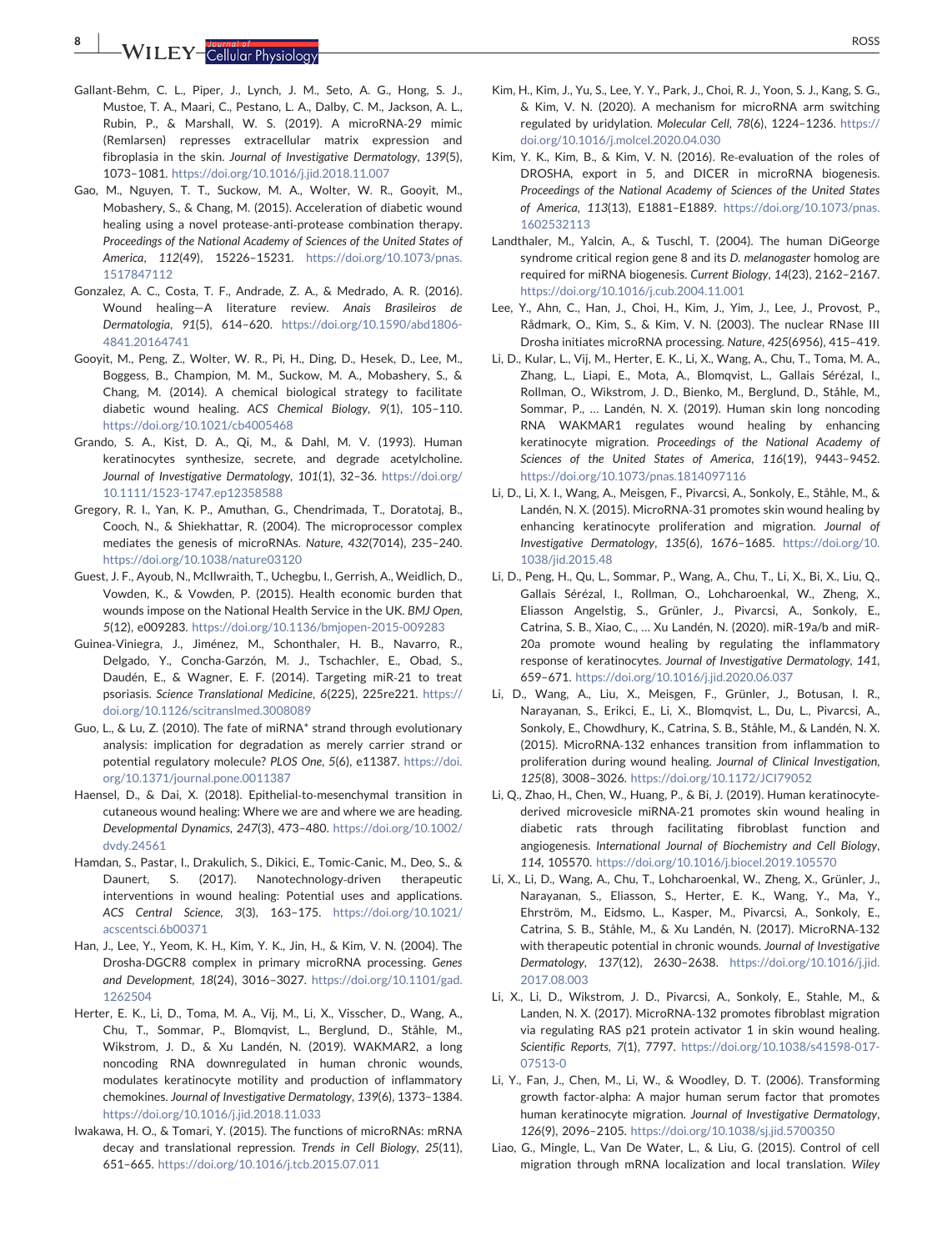Interdisciplinary Reviews: RNA, 6(1), 1–15. [https://doi.org/10.1002/](https://doi.org/10.1002/wrna.1265) [wrna.1265](https://doi.org/10.1002/wrna.1265)

- <span id="page-9-23"></span>Liu, F., Li, Y., Jiang, R., Nie, C., Zeng, Z., Zhao, N., Huang, C., Shao, Q., Ding, C., Qing, C., Xia, L., Zeng, E., & Qian, K. (2015). miR‐132 inhibits lipopolysaccharide‐induced inflammation in alveolar macrophages by the cholinergic anti-inflammatory pathway. Experimental Diabesity Research, 41(5), 261–269. [https://doi.org/10.3109/01902148.2015.](https://doi.org/10.3109/01902148.2015.1004206) [1004206](https://doi.org/10.3109/01902148.2015.1004206)
- <span id="page-9-17"></span>Long, S., Zhao, N., Ge, L., Wang, G., Ran, X., Wang, J., Su, Y., & Wang, T. (2018). MiR‐21 ameliorates age‐associated skin wound healing defects in mice. Journal of Gene Medicine, 20(6), e3022. [https://doi.](https://doi.org/10.1002/jgm.3022) [org/10.1002/jgm.3022](https://doi.org/10.1002/jgm.3022)
- <span id="page-9-5"></span>Lund, E., Guttinger, S., Calado, A., Dahlberg, J. E., & Kutay, U. (2004). Nuclear export of microRNA precursors. Science, 303(5654), 95–98. <https://doi.org/10.1126/science.1090599>
- <span id="page-9-15"></span>Madhyastha, R., Madhyastha, H., Nakajima, Y., Omura, S., & Maruyama, M. (2012). MicroRNA signature in diabetic wound healing: Promotive role of miR‐21 in fibroblast migration. International Wound Journal, 9(4), 355–361. [https://doi.org/10.1111/j.1742](https://doi.org/10.1111/j.1742-481X.2011.00890.x)‐481X.2011.00890.x
- <span id="page-9-28"></span>Mandal, A., Kumbhojkar, N., Reilly, C., Dharamdasani, V., Ukidve, A., Ingber, D. E., & Mitragotri, S. (2020). Treatment of psoriasis with NFKBIZ siRNA using topical ionic liquid formulations. Science Advances, 6(30), eabb6049. <https://doi.org/10.1126/sciadv.abb6049>
- <span id="page-9-9"></span>Marco, A., Macpherson, J. I., Ronshaugen, M., & Griffiths‐Jones, S. (2012). MicroRNAs from the same precursor have different targeting properties. Silence, 3(1), 8. <https://doi.org/10.1186/1758-907X-3-8>
- <span id="page-9-3"></span>Martin, P., & Nunan, R. (2015). Cellular and molecular mechanisms of repair in acute and chronic wound healing. British Journal of Dermatology, 173(2), 370–378. <https://doi.org/10.1111/bjd.13954>
- <span id="page-9-7"></span>Meijer, H. A., Smith, E. M., & Bushell, M. (2014). Regulation of miRNA strand selection: Follow the leader? Biochemical Society Transactions, 42(4), 1135–1140. <https://doi.org/10.1042/BST20140142>
- <span id="page-9-4"></span>Mulholland, E. J., Dunne, N., & McCarthy, H. O. (2017). MicroRNA as therapeutic targets for chronic wound healing. Molecular Therapy. Nucleic Acids, 8, 46–55. <https://doi.org/10.1016/j.omtn.2017.06.003>
- <span id="page-9-22"></span>Nagosa, S., Leesch, F., Putin, D., Bhattacharya, S., Altshuler, A., Serror, L., Amitai-Lange, A., Nasser, W., Aberdam, E., Rouleau, M., Tattikota, S. G., Poy, M. N., Aberdam, D., & Shalom‐Feuerstein, R. (2017). microRNA‐184 induces a commitment switch to epidermal differentiation. Stem Cell Reports, 9(6), 1991–2004. [https://doi.org/](https://doi.org/10.1016/j.stemcr.2017.10.030) [10.1016/j.stemcr.2017.10.030](https://doi.org/10.1016/j.stemcr.2017.10.030)
- <span id="page-9-0"></span>Nunan, R., Harding, K. G., & Martin, P. (2014). Clinical challenges of chronic wounds: Searching for an optimal animal model to recapitulate their complexity. Disease Models & Mechanisms, 7(11), 1205–1213. <https://doi.org/10.1242/dmm.016782>
- <span id="page-9-10"></span>Okamura, K., Phillips, M. D., Tyler, D. M., Duan, H., Chou, Y. T., & Lai, E. C. (2008). The regulatory activity of microRNA\* species has substantial influence on microRNA and 3' UTR evolution. Nature Structural & Molecular Biology, 15(4), 354–363. [https://doi.org/10.1038/](https://doi.org/10.1038/nsmb.1409) [nsmb.1409](https://doi.org/10.1038/nsmb.1409)
- <span id="page-9-16"></span>Pastar, I., Khan, A. A., Stojadinovic, O., Lebrun, E. A., Medina, M. C., Brem, H., Kirsner, R. S., Jimenez, J. J., Leslie, C., & Tomic‐Canic, M. (2012). Induction of specific microRNAs inhibits cutaneous wound healing. Journal of Biological Chemistry, 287(35), 29324–29335. <https://doi.org/10.1074/jbc.M112.382135>
- <span id="page-9-25"></span>Richardson, A., Owens, D. J., & Ross, K. (2019). MicroRNA‐184 and its long noncoding RNA sponge urothelial carcinoma associated 1 are induced in wounded keratinocytes in a store‐operated calcium entry-dependent manner. British Journal of Dermatology, 180(6), 1533–1534. <https://doi.org/10.1111/bjd.17576>
- <span id="page-9-21"></span>Richardson, A., Powell, A. K., Sexton, D. W., Parsons, J. L., Reynolds, N. J., & Ross, K. (2020). microRNA‐184 is induced by store‐operated calcium entry and regulates early keratinocyte differentiation. Journal of Cellular Physiology, 235(10), 6854–6861. [https://doi.org/](https://doi.org/10.1002/jcp.29579) [10.1002/jcp.29579](https://doi.org/10.1002/jcp.29579)
- <span id="page-9-26"></span>Roberts, J. C., Warren, R. B., Griffiths, C. E., & Ross, K. (2013). Expression of microRNA‐184 in keratinocytes represses argonaute 2. Journal of Cellular Physiology, 228(12), 2314–2323. [https://doi.org/10.1002/](https://doi.org/10.1002/jcp.24401) [jcp.24401](https://doi.org/10.1002/jcp.24401)
- <span id="page-9-29"></span>Ross, K. (2018). Towards topical microRNA‐directed therapy for epidermal disorders. Journal of Controlled Release, 269, 136–147. <https://doi.org/10.1016/j.jconrel.2017.11.013>
- <span id="page-9-1"></span>Sen, C. K., Gordillo, G. M., Roy, S., Kirsner, R., Lambert, L., Hunt, T. K., Gottrup, F., Gurtner, G. C., & Longaker, M. T. (2009). Human skin wounds: A major and snowballing threat to public health and the economy. Wound Repair and Regeneration, 17(6), 763–771. [https://](https://doi.org/10.1111/j.1524-475X.2009.00543.x) [doi.org/10.1111/j.1524](https://doi.org/10.1111/j.1524-475X.2009.00543.x)‐475X.2009.00543.x
- <span id="page-9-24"></span>Shaked, I., Meerson, A., Wolf, Y., Avni, R., Greenberg, D., Gilboa‐Geffen, A., & Soreq, H. (2009). MicroRNA‐132 potentiates cholinergic anti‐ inflammatory signaling by targeting acetylcholinesterase. Immunity, 31(6), 965–973. <https://doi.org/10.1016/j.immuni.2009.09.019>
- <span id="page-9-8"></span>Sheu-Gruttadauria, J., & MacRae, I. J. (2017). Structural foundations of RNA silencing by Argonaute. Journal of Molecular Biology, 429(17), 2619–2639. <https://doi.org/10.1016/j.jmb.2017.07.018>
- <span id="page-9-20"></span>Shi, J., Ma, X., Su, Y., Song, Y., Tian, Y., Yuan, S., Zhang, X., Yang, D., Zhang, H., Shuai, J., Cui, W., Ren, F., Plikus, M. V., Chen, Y., Luo, J., & Yu, Z. (2018). MiR‐31 mediates inflammatory signaling to promote re‐epithelialization during skin wound healing. Journal of Investigative Dermatology, 138(10), 2253–2263. [https://doi.org/10.](https://doi.org/10.1016/j.jid.2018.03.1521) [1016/j.jid.2018.03.1521](https://doi.org/10.1016/j.jid.2018.03.1521)
- <span id="page-9-14"></span>Simões, A., Chen, L., Chen, Z., Zhao, Y., Gao, S., Marucha, P. T., Dai, Y., DiPietro, L. A., & Zhou, X. (2019). Differential microRNA profile underlies the divergent healing responses in skin and oral mucosal wounds. Scientific Reports, 9(1), 7160. [https://doi.org/10.1038/](https://doi.org/10.1038/s41598-019-43682-w) [s41598-019-43682-w](https://doi.org/10.1038/s41598-019-43682-w)
- <span id="page-9-6"></span>Song, M. S., & Rossi, J. J. (2017). Molecular mechanisms of Dicer: Endonuclease and enzymatic activity. Biochemical Journal, 474(10), 1603–1618. <https://doi.org/10.1042/BCJ20160759>
- <span id="page-9-27"></span>Stojadinovic, O., Pastar, I., Vukelic, S., Mahoney, M. G., Brennan, D., Krzyzanowska, A., Golinko, M., Brem, H., & Tomic‐Canic, M. (2008). Deregulation of keratinocyte differentiation and activation: A hallmark of venous ulcers. Journal of Cellular and Molecular Medicine, 12(6B), 2675–2690. <https://doi.org/10.1111/j.1582-4934.2008.00321.x>
- <span id="page-9-11"></span>Treiber, T., Treiber, N., & Meister, G. (2019). Regulation of microRNA biogenesis and its crosstalk with other cellular pathways. Nature Reviews Molecular Cell Biology, 20(1), 5–20. [https://doi.org/10.1038/](https://doi.org/10.1038/s41580-018-0059-1) [s41580-018-0059-1](https://doi.org/10.1038/s41580-018-0059-1)
- <span id="page-9-2"></span>Uckay, I., Aragon‐Sanchez, J., Lew, D., & Lipsky, B. A. (2015). Diabetic foot infections: What have we learned in the last 30 years? International Journal of Infectious Diseases, 40, 81–91. [https://doi.org/10.1016/j.](https://doi.org/10.1016/j.ijid.2015.09.023) [ijid.2015.09.023](https://doi.org/10.1016/j.ijid.2015.09.023)
- <span id="page-9-12"></span>Usui, M. L., Mansbridge, J. N., Carter, W. G., Fujita, M., & Olerud, J. E. (2008). Keratinocyte migration, proliferation, and differentiation in chronic ulcers from patients with diabetes and normal wounds. Journal of Histochemistry and Cytochemistry, 56(7), 687–696. [https://](https://doi.org/10.1369/jhc.2008.951194) [doi.org/10.1369/jhc.2008.951194](https://doi.org/10.1369/jhc.2008.951194)
- <span id="page-9-18"></span>Wang, J., Qiu, Y., Shi, N. W., Zhao, J. N., Wang, Y. C., Jiang, H., & Qian, H. B. (2016). microRNA‐21 mediates the TGF‐beta1‐induced migration of keratinocytes via targeting PTEN. European Review for Medical and Pharmacological Sciences, 20(18), 3748–3759.
- <span id="page-9-13"></span>Wang, T., Feng, Y., Sun, H., Zhang, L., Hao, L., Shi, C., Wang, J., Li, R., Ran, X., Su, Y., & Zou, Z. (2012). miR‐21 regulates skin wound healing by targeting multiple aspects of the healing process. American Journal of Pathology, 181(6), 1911–1920. [https://doi.org/](https://doi.org/10.1016/j.ajpath.2012.08.022) [10.1016/j.ajpath.2012.08.022](https://doi.org/10.1016/j.ajpath.2012.08.022)
- <span id="page-9-19"></span>Wang, T., Zhang, L., Shi, C., Sun, H., Wang, J., Li, R., Zou, Z., Ran, X., & Su, Y. (2012). TGF‐beta‐induced miR‐21 negatively regulates the antiproliferative activity but has no effect on EMT of TGF‐beta in HaCaT cells. International Journal of Biochemistry and Cell Biology, 44(2), 366–376. <https://doi.org/10.1016/j.biocel.2011.11.012>